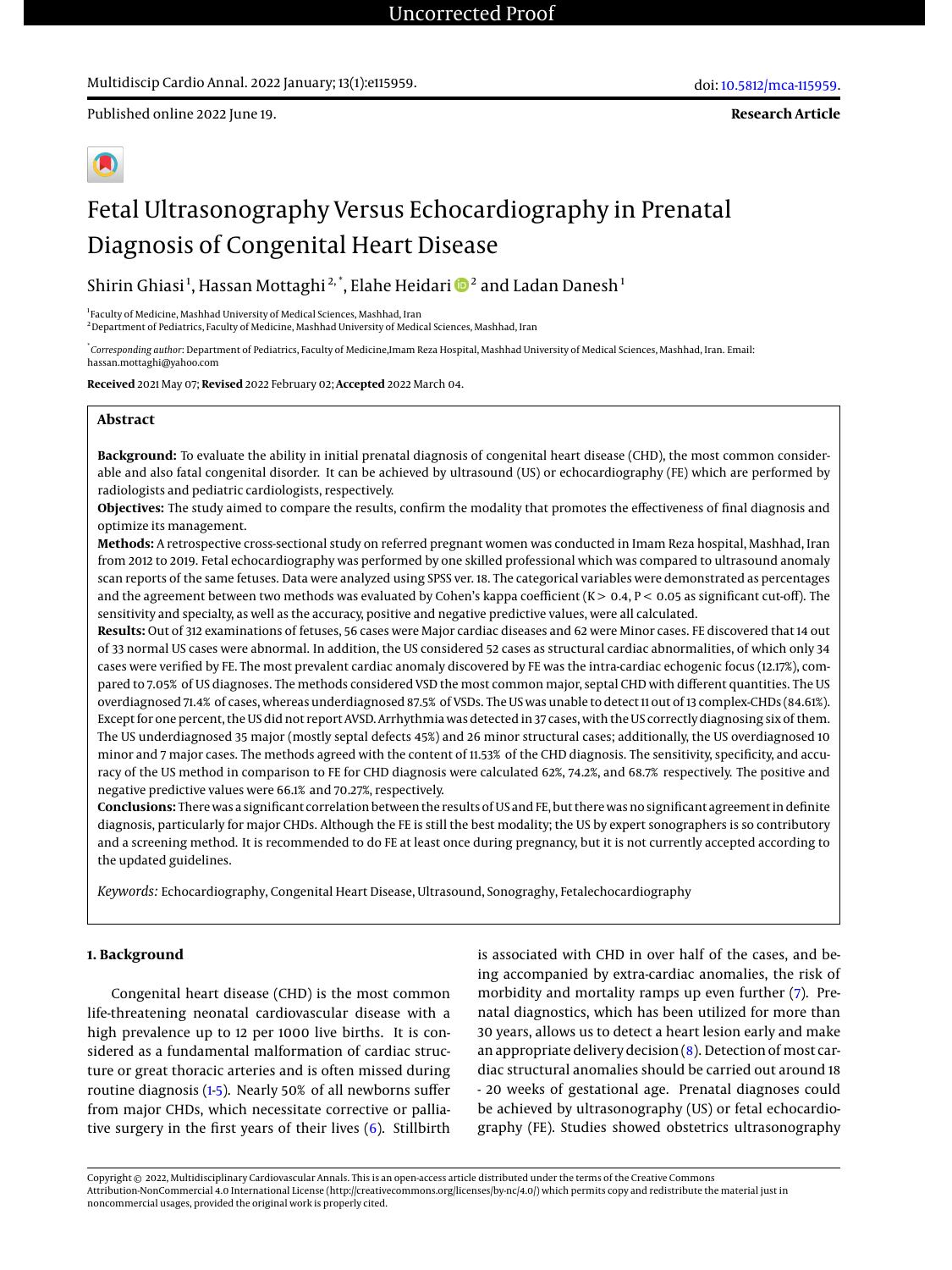was not able to diagnose CHD in more than 15000 lowrisk pregnancies and structured cardiac anomalies could be missed by ultrasonography due to cardiac complicated anatomy and its continuous motion [\(8](#page-4-3)[-10\)](#page-4-4). As a result, fetal echocardiography is seen to be a superior option for detecting prenatal CHD due to its high sensitivity and specificity. Fetal echocardiography has increased the number of images available in the four-chamber echocardiogram and improved the accuracy of CHD diagnosis. It is obvious that the consequences of misdiagnosis comprises of what may happen to the fetus as an individual, its psychological and financial impact on anxious parents, its influence on medical care expenses, and how it complicates management and treatment [\(8\)](#page-4-3). Although accurate and detailed diagnosis is important, determining the plan for the fetus as a patient, his mother, and also the treatments require more emphasize on the FE which is performed by a person or a team completely familiar with cardiac disease and its management during the perinatal period and after the birth, as well.

# **2. Objectives**

To the best of our knowledge, this is the first study in Iran to examine and compare ultrasonography and echocardiogram data in order to determine which approach is more effective for accurate prenatal diagnosis of CHD and related variables [\(11\)](#page-4-5). Based on the observations it is recommended that detailed FE is going to be a part of routine fetal screening soon, but until then we should follow the current guideline. Although, accurate diagnosis is important; the management of the disease is a more important issue that should preferably be attended by a team including a perinatologist, radiologist, and pediatric cardiologist.

#### **3. Methods**

This was a retrospective, cross-sectional, nonrandomized study, planned for seven years from 2012 to 2019. All pregnant women in 1st trimester of gestation for fetal cardiac examination were referred and presented to Imam Reza hospital, a university tertiary heart center in Mashhad, Iran. Although those who presented to our center later were examined at their first presentation. The examination was conducted by a single skilled pediatric cardiologist to avoid bias, one who is the director of the congenital and children's cardiac unit, as a specialized academic referral children heart-center. Detailed fetal echocardiography was performed on GE Vivid 7 color Doppler and Mindray Resona 7 color Doppler using a 5

- 7 MHz convex probe. Also, Mothers were subjected to routine obstetrics ultrasounds which were performed by an expert radiologist in anomaly scan form. All the reports were gathered and compared to each other. The diagnostic reports are categorized into major and minor groups. Major cardiac disease refers to cases that the fetus has an important cardiac abnormality that needs to be followed up and it is very effective in determining the plan for the management of delivery and treatment during both prenatal and postnatal periods. Major cases included septal defects, right and left side obstructive lesions, great vessels abnormalities, complex CHD, CMP, myocarditis, masses, and arrhythmias. Other less important cardiac cases are categorized into minor group.

Data were analyzed by the Statistical Package for the Social Sciences (SPSS) version 18 (SPSS Inc. PASW Statistics for Windows, version 18.0. Chicago: SPSS Inc.). Continuous data were expressed as mean  $\pm$  standard deviation (SD). The categorical variables and related frequencies were shown in percentage. The accuracy of the ultrasound in diagnosing CHD was assessed by chi-square and Fisher's exact tests The agreement between two methods in CHD detection was evaluated by using Cohen's kappa coefficient ( $K > 0.4$ ,  $P < 0.05$  as significant cut-off).

The sensitivity and specialty, accuracy, positive and negative predictive values were determined by comparing ultrasound findings with FE examination.

The study was based on a prenatal CHD examination project which was approved by the Institutional Ethics Committee of Mashhad University of Medical Sciences. (Ethical code: IR.MUMS.fm.REC.1394.638)

# **4. Results**

A total of 312 fetal echocardiograms were carried out by our single expert pediatric cardiologist presented to our fetal cardiac tertiary center. The mean age of mothers was 31.5  $\pm$  5.14 (19 - 45) years and the mean gestational age on presenting examination day was  $24.4 \pm 6.09$  (12) - 38) weeks. Mothers were mainly referred to gynecologists (75%) with the most referral reason and the abnormality of ultrasonography reports. Out of 312 studied fetuses, 219 (70.19%) were normal and 57 (18.26 %) were abnormal specifically in structure as CHD. The remaining US reports showed increased NT (2.8%), arrhythmias (4.16%), extra-cardiac abnormality (2.56%), hydrops, effusion and CHF (1.92%). The most cardiac abnormality detected in 16-19 weeks of gestational age by US (35%); which was the same as FE.

Of the 312 performed fetal echocardiography, 194 (62.1%) cases were normal, 56 and 62 cases were major and minor cardiac abnormalities, respectively. FE and US both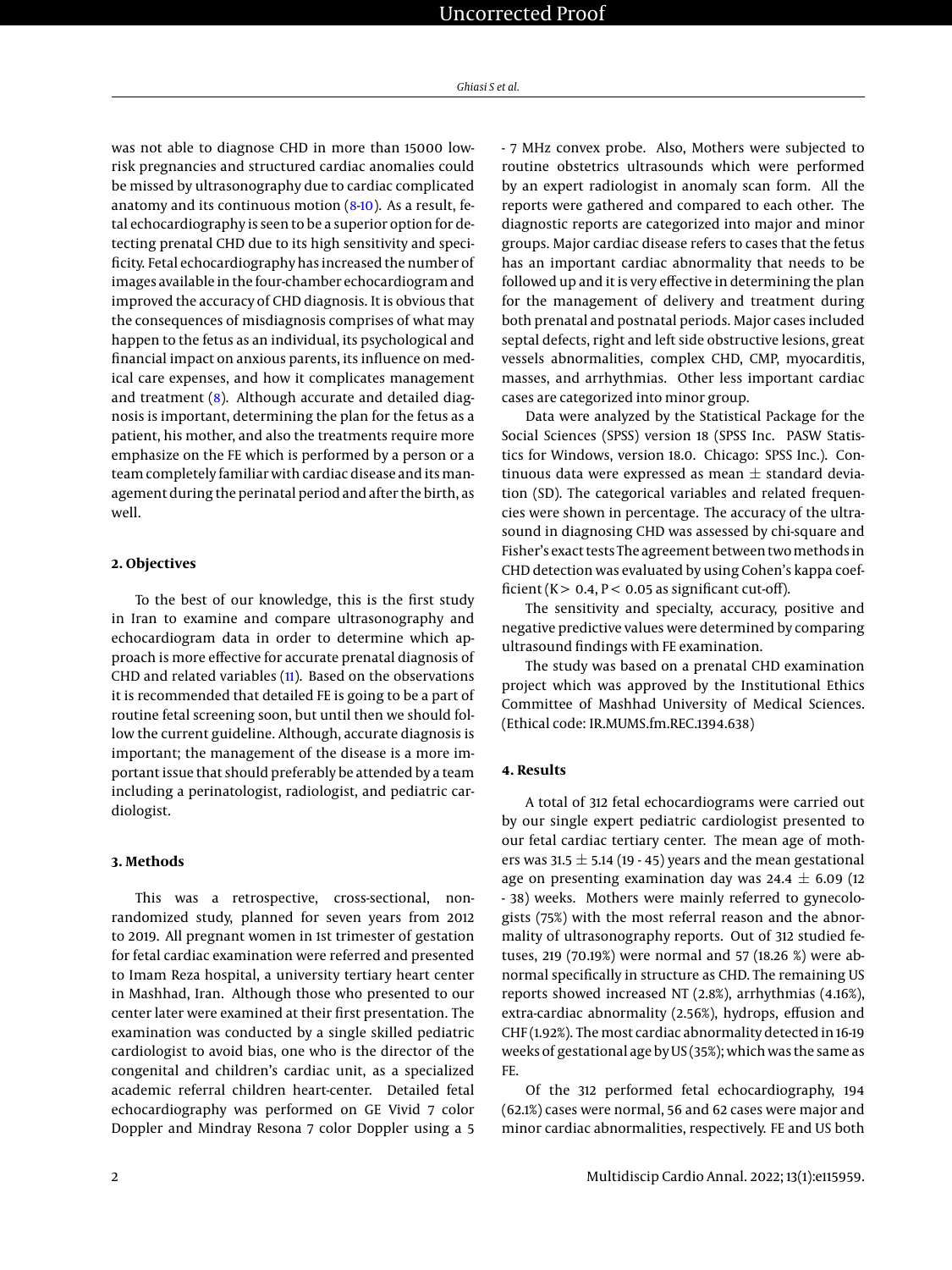have an agreement in finding 52 normal cases; whereas 33 cases were reported normal by the US and 14 cases were detected abnormal by FE. US considered 21 major and 36 minor abnormal cardiac which only 34 cases were confirmed by FE, of which, 82.35% were minor defects. In general, the two methods were in agreement with the content of 11.53% of the cardiac abnormalities diagnosis.

US underdiagnosed 35 major, mostly septal defects (45%) and 26 minor structural cases. On the other hand, US overdiagnosed 10 minor and 7 major cases (septal defects: 6 VSD, 1 AVSD). The details are as follows: Intra-cardiac echogenic focus was found as the most common cardiac abnormality in our FE examination 37 (12.17%); whereas US reported only 18 of these cases (7.05%), conversely US overdiagnosed 10 other cases more. Both methods detected VSD as the most common CHD, FE detected 5.12% but US 2.24%. US overdiagnosed 71.4 % of VSD detected cases and FE could not confirm those either, 87.5 % of VSD cases were only diagnosed by FE which the US was not able to detect (kappa = 0.13). The US could not detect 11 out of 13 cases of complex CHDs (84.61%) but FE was completely potent in detecting the complex CHD presence (kappa = 0.3). In addition to the structural anomalies, FE found arrhythmia in 37 (11.8 %) of cases; but the US detected 13 (4.16%), of which, only 6 cases were confirmed by FE. One out of two cases of CMP was detected by US (kappa =  $0.665$ ,  $P < 0.001$ ). On searching AVSD in fetuses, the methods were in agreement up to 98% in reporting normality. Nevertheless, about one percent of detected AVSD was not even mentioned by US. Also, 0.64 % of cases were overdiagnosed by US as AVSD which means FE did not confirm (kappa = -0.01). Only one cardiac mass was diagnosed by US, out of four cases that were seen by using FE (kappa = 0.31,  $P < 0.001$ ) [\(Table 1\)](#page-2-0).

<span id="page-2-0"></span>

| Table 1. Frequency of Some Specific Cardiac Abnormalities Detection by US and FE |                     |                  |
|----------------------------------------------------------------------------------|---------------------|------------------|
| <b>Fetal cardiac abnormalities</b>                                               | US detection $(\%)$ | FE detection (%) |
| Intra-cardiac echogenic focus                                                    | 7.05                | 12.17            |
| <b>VSD</b>                                                                       | 2.24                | 5.12             |
| <b>Complex CHD</b>                                                               | 0.66                | 4.13             |
| Arrhythmia                                                                       | 4.16                | 11.8             |
| Cardiomyopathy                                                                   | 0.33                | 0.66             |
| <b>Cardiac mass</b>                                                              | 0.33                | 1.32             |
| <b>AVSD</b>                                                                      | 0.64                | 1                |

US reports mentioned increased NT (nuchal translucency) in nine fetuses and FE confirmed CHD in only two of them; although US did not report it directly. It reported five fetuses suffered from hydrops, effusion, and CHF; but fetal echocardiography confirmed only one of the detected cardiac abnormalities ( $P < 0.001$ , Kappa = 0.23).

The sensitivity, specificity, and accuracy of the prenatal diagnostic by US compared to FE were estimated at 62%, 74.2%, and 68.7% respectively. Also, the positive and negative predictive values calculated 66.1% and 70.27%.

## **5. Discussion**

Congenital heart disease as the most common congenital malformation is necessary to be detected properly before birth. Accurate prenatal diagnosis improves the fetus and neonate survival, especially for those who needed to have prostaglandin injected and to acquire invasive intervention or immediate surgery. Prenatal diagnosis of CHD not only distinguishes cardiac defects but also finds associated abnormalities [\(12-](#page-4-6)[14\)](#page-4-7).

Ultrasound made fundamental changes in prenatal diagnosis but detection of major fetal CHDs has not improved as much as other anomalies. Many studies showed cardiac anomalies are regularly missed during sonographic scans. The detailed complexity of cardiac structural anatomy and its dynamic nature makes it hard to evaluate. FE modality has expanded remarkably since 1972 and now represents a highly specialized achievement and a sensitive technology in prenatal cardiac care (both more than 90%). Also, the skilled hands optimize the effectiveness of cardiac examination details [\(15\)](#page-4-8).

In this study, we compare US reports to FE in the prenatal diagnosis of CHD in a group of 312 pregnant women, and we examine the results to see which one can identify CHD more accurately. We hypothesized that applying fetal echocardiographs in routine scans improves prenatal detection rates and reduces missing cases. We should be aware of some significant issues which required precise diagnoses such as the accuracy of diagnostic tools, the effectiveness in the prenatal outcome, suitable prenatal counseling, optimal management, and superlative treatment.

Prenatal US screening of congenital malformation is suggested and performed in the first trimester (11 - 13 wks. of GA) and second trimester (18 - 22); the same time seems appropriate for performing FE. As most studies showed the most referral cause was from a gynecologist which was consistent with our findings [\(16,](#page-4-9) [17\)](#page-4-10).

Both US and FE agreed that increased echogenicity is the most prevalent found abnormality which is almost expected. As late studies predicted, VSD is considered the most frequent CHD; however, US missed some cases [\(17\)](#page-4-10). Due to the detailed anatomy of complex CHD and its specialized expert requirement, it is often missed to be detected by US but not FE. Furthermore, there were several overdiagnosed VSDs, which incurred significant financial and psychological costs for the healthcare system as well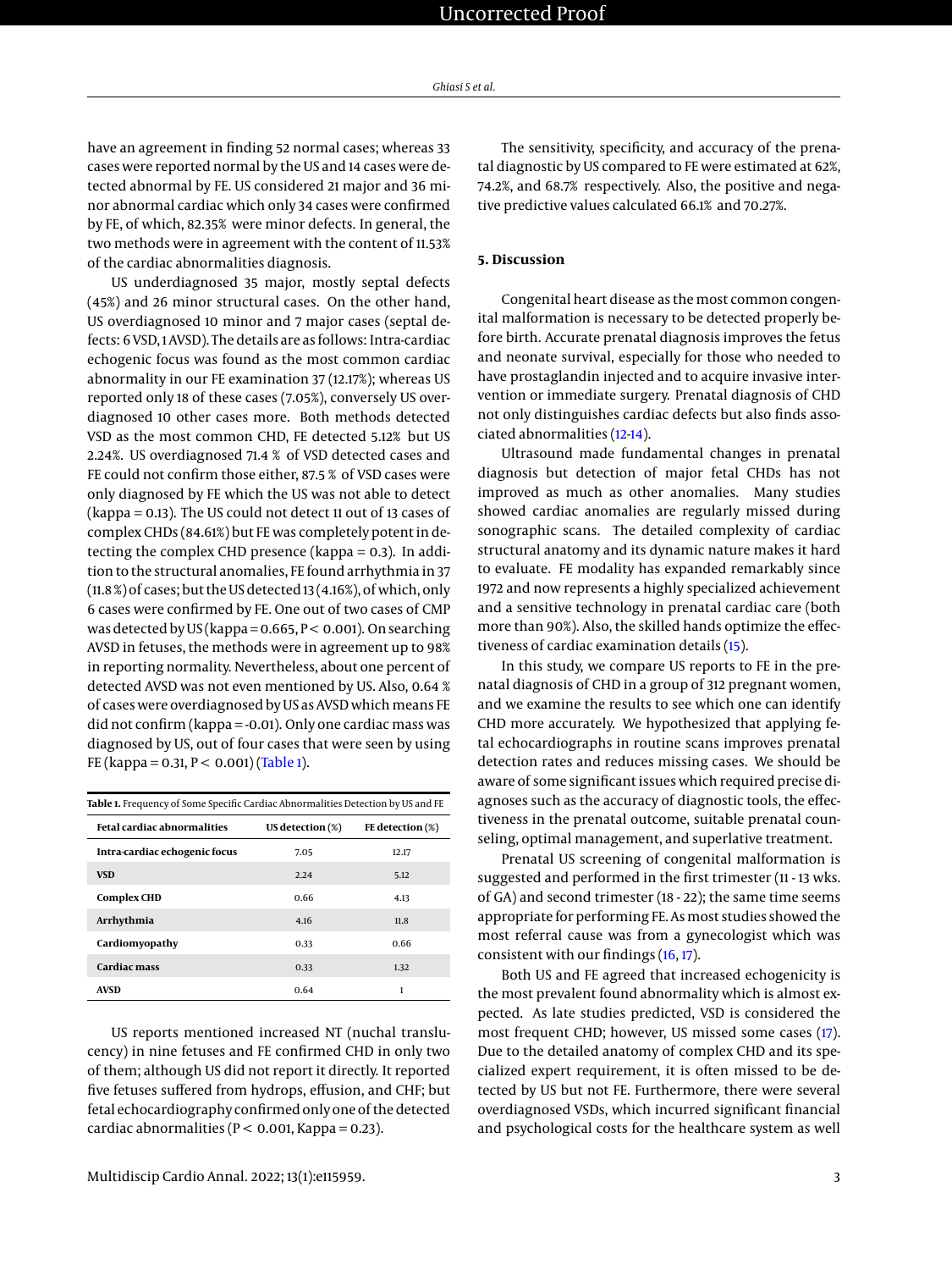as the parents. Diagnosis of other CHD cases and also arrhythmias proved US did not perform practical enough in comparison with FE. Strikingly, US mostly diagnosed minor cardiac abnormal cases but is not capable of detecting the major ones affecting CHD prognosis.

In general, there was a connection between the results of US and FE, but there was no substantial agreement in definitive diagnosis, which has become an issue, resulting in delayed proper diagnosis, misdiagnosis, and treatment delays. In some developed countries, national screening programs of congenital structural cardiac anomalies are routinely performed by professionals trained for FE. Thus, higher accuracy in the presence of pediatric cardiology is successfully achieved and the national program ensures that no cases even low-risk ones are not missed [\(18\)](#page-4-11). Due to the importance of the issue and therapeutic complications the high mortality of cardiac diseases and the resulting socioeconomic and psychological effects, FE has progressed even in developing countries. And it appears that using FE by trained individuals at least once for all pregnant women is advantageous, and it may lower the expense of different misdiagnoses, including fetal mortality, and apply the cost-benefit treatment. Unfortunately, in developing countries like ours, limitation of FE availability in all centers and high cost prohibited it to some extent [\(19\)](#page-4-12). Therefore, it is still better to follow the updated local guidelines in each area especially in form of a team including a pediatric cardiologist and a perinatologist in addition to a radiologist. Another issue that needs to be considered is in most US cases there was no advice or at least an appropriate one, only abortion advice was sometimes mentioned.

### *5.1. Conclusion*

Our study confirmed that some proportion of CHDs were notably missed in US evaluation. On the other hand, FE was very efficient and potent for accurate diagnosis. Although there was a valid correlation between the results, there was no significant agreement of accurate diagnosis and its resulting advice. About minor CHDs it is partly acceptable; but about major diseases that needed to be followed up and interfered with, the results were not satisfactory. Although fetal echocardiography is still the best method for prenatal diagnosis and studies as ours strongly encourage to perform fetal echocardiography for all pregnant women at least once; according to updated guidelines still is not acceptable for applying in all regions perhaps due to resource limitations and cost-benefit issues.

#### *5.2. Strength and Limitations*

FE evaluations were performed by a skilled pediatric cardiologist and gathered US reports were all performed

by an expert in the form of an anomaly scan. Also, the sample size was sufficient. It might be preferable to follow the pregnancies –the postnatal period– and continue this research. Also, multicenter surveys are required to move towards a more comprehensive view.

## **Acknowledgments**

I would like to express my sincere gratitude to all colleagues for their assistance in gathering data. This research project was the continuation of the thesis with the approval number 941186 obtained from the Research Deputy of the Mashhad University of Medical Sciences, Mashhad, Iran.

# **Footnotes**

**Authors' Contribution:** Study concept and design, Hassan Mottaghi; Acquisition of data, Shirin Ghiasi; Analysis and interpretation of data, Shirin Ghiasi; Drafting of the manuscript, Ladan Danesh; Critical revision of the manuscript for important intellectual content, Elahe Heidari; Statistical analysis, Shirin Ghiasi; Administrative, technical, and material support, Mashhad University of Medical Sciences; Study supervision, Hassan Mottaghi.

**Conflict of Interests:** The authors have no conflicts of inters to declare.

**Data Reproducibility:** It was not declared by the authors.

**Ethical Approval:** The research project was the continuation of the thesis with the approval number 941186 obtained from the Research Deputy of the Mashhad University of Medical Sciences, Mashhad, Iran and was approved by Institutional Ethics Committee of Mashhad University of Medical Sciences (ethical code: IR.MUMS.fm.REC.1394.638).

**Funding/Support:** Mashhad University of Medical Sciences

# **References**

- <span id="page-3-0"></span>1. Abbott MB, Vlasses CH. Nelson textbook of pediatrics. *JAMA*. 2011;**306**(21):2387–8.
- 2. Garne E, Stoll C, Clementi M, Euroscan G. Evaluation of prenatal diagnosis of congenital heart diseases by ultrasound: experience from 20 European registries. *Ultrasound Obstet Gynecol*. 2001;**17**(5):386–91. doi: [10.1046/j.1469-0705.2001.00385.x.](http://dx.doi.org/10.1046/j.1469-0705.2001.00385.x) [PubMed: [11380961\]](http://www.ncbi.nlm.nih.gov/pubmed/11380961).
- 3. Hoffman JI. Congenital heart disease: incidence and inheritance. *Pediatr Clin North Am*. 1990;**37**(1):25–43. doi: [10.1016/s0031-3955\(16\)36830-4.](http://dx.doi.org/10.1016/s0031-3955(16)36830-4) [PubMed: [2408002\]](http://www.ncbi.nlm.nih.gov/pubmed/2408002).
- 4. Hoffman JI, Kaplan S. The incidence of congenital heart disease. *J Am Coll Cardiol*. 2002;**39**(12):1890–900. doi: [10.1016/s0735-1097\(02\)01886-7.](http://dx.doi.org/10.1016/s0735-1097(02)01886-7) [PubMed: [12084585\]](http://www.ncbi.nlm.nih.gov/pubmed/12084585).